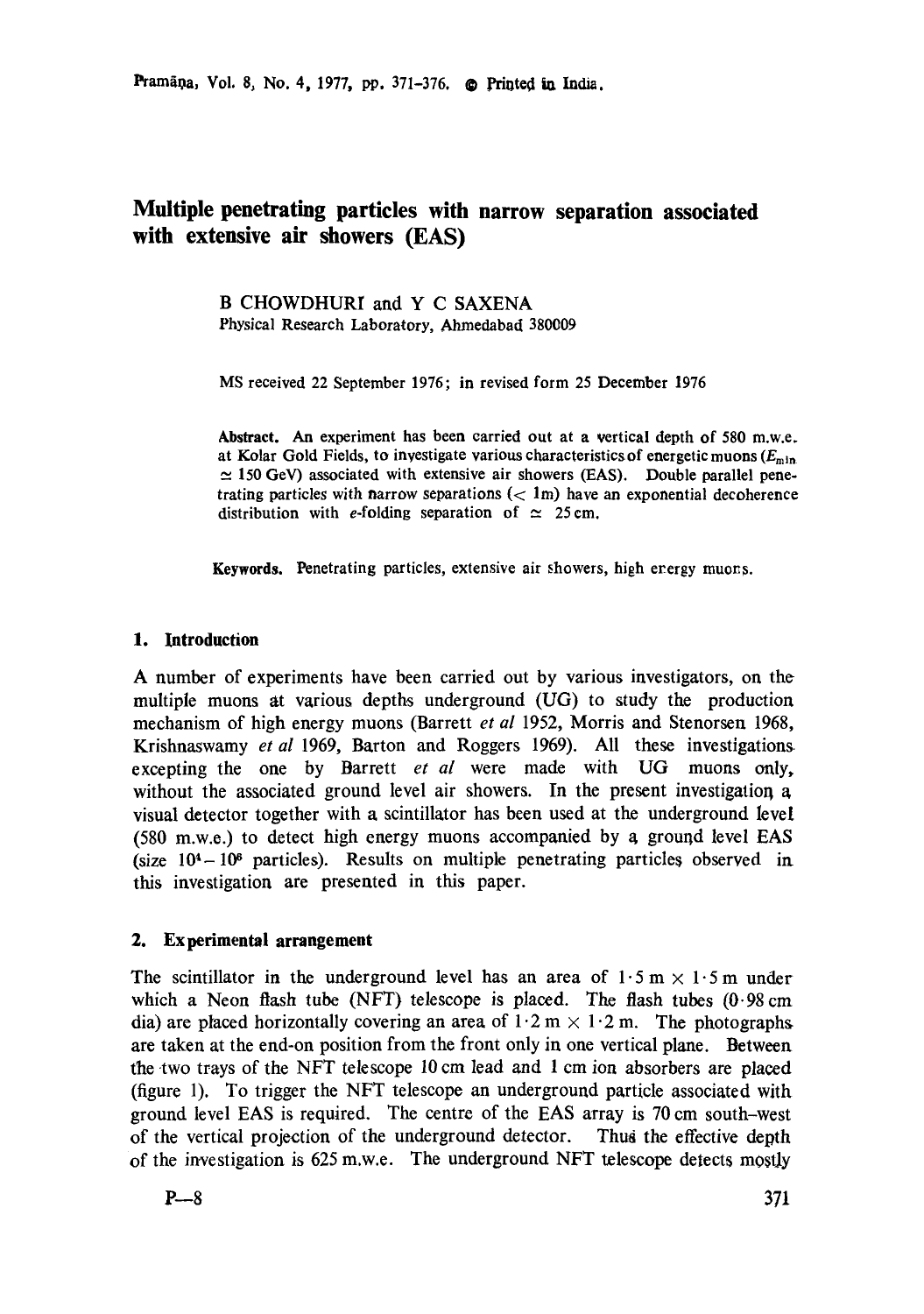

Figure 1. Schematics of the penetrating particle detector, located underground at depth of 580m.w.e.

i

Table 1. , ,, ,,,

| No. of<br>parallel pair<br>particles | No. of pair particles |             | Running<br>time in | *Average<br>size of EAS                            | Effective            | Rate of<br>parallel pair/        |
|--------------------------------------|-----------------------|-------------|--------------------|----------------------------------------------------|----------------------|----------------------------------|
|                                      | Convergent            | Divergent   | sec.               |                                                    | aperture<br>$m2$ st. | $m^2$ st sec.                    |
| 38                                   | 4                     | $2^{\circ}$ |                    | $5.38 \times 10^6$ 1.53 $\times 10^5$<br>particles | $\cdot$ 21           | $\frac{(3\cdot3 + 45)}{10^{-5}}$ |

Total No. of single muons  $= 1400$ 

\* Minimum size of EAS, associated with singles  $= 10<sup>4</sup>$  particles (Information available from TIFR Air shower experiment at KGF).

those showers, which have inclinations within  $20^{\circ}$  –  $30^{\circ}$  to the vertical. The distance between the roof of the rock and the UG detector is  $2 \text{ m}$ . The air shower array at the ground level forms part of the TIFR air shower project.

#### **3. Experimental data**

We have detected 38 events involving double parallel penetrating particles; during the same running time 1400 single penetrating particles have been detected. These events are in addition to the events involving small cascade showers and large bursts generated by the muons which have been reported earlier (Chowdhuri and Saxena 1975). The projected angle of any track in the vertical plane can be measured with an accuracy of  $\pm$  1<sup>°</sup>. The criteria for observing the double penetrating parallel particles in the projected plane, is that they should be detected in both upper and lower NFT trays, traversing 18 radiation lengths of the absorber and the angle between them should be  $\langle 2^{\circ}$ . The minimum projected separation between two such tracks is found to be  $\sim$  2 cm. The relevant data about these pair particles are given in table 1.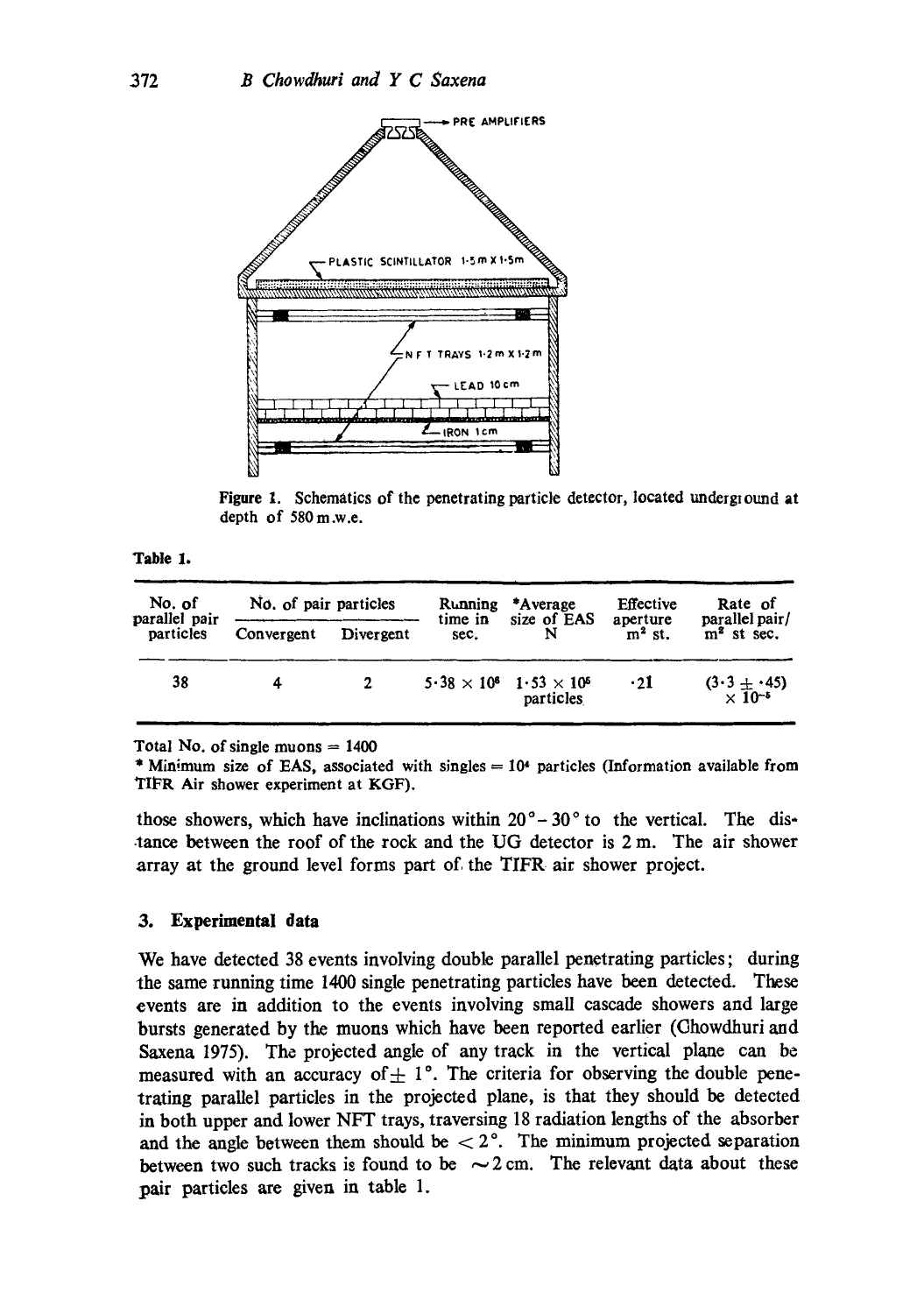#### **4. Data analysis and results**

A decoherence curve of the events consisting of double penetrating particles is plotted to get more information about these particles. The observed numbers are grouped in intervals of  $dx = 10$  cm and plotted against 'x' the corresponding separation between the pair particles in the projected plane (figure  $2a$ ). The errors shown in this curve are the probable errors. This curve shows a rapid fall in the frequency of events for separations  $x > 35$  cm. This depression towards large separations may be partly due to geometrical effect, *i.e.,* a pair of particles with small separation may have a greater chance to be detected than when the two particles have separation comparable with the dimension of the detector. We find in our apparatus the detection efficiency for events with separation 5 cm is 95% whereas it is only  $42\%$  for 60 cm separation. Also the events consisting of the pairs with separation 1-10 cm may include a spurious effect due to multiple knock-on electrons generated in the rock and lead absorbers above each of the two NFT trays of the UG detector. Thus if two knock-on electrons, one produced in the rock and another inside the lead absorber, both emerge in the same direction parallel to the parent muon, then they may give an appearance continuous track nearly parallel to the direction of the parent particle. However the number of the double knock-on electrons, accompanied by 1400 single muons detected during the same interval of time is found to be 17. The directions of these knock-on particles are distributed uniformly over all angles to the direction of incident muon. Thus the probability that both the knock-on electrons are in one particular direction parallel to the parent particle will be extremely small. Hence the contribution due to this effect can be neglected. Another effect which may produce enhancement in the rate of events in the smaller separation group arises because we detect only the projected image of the particle track. The projected distance between the particles is given by  $x = r \cos \theta$ , where r is the



Figure  $2a$ . Frequency distribution for the observed double parallel particle events in projected plane.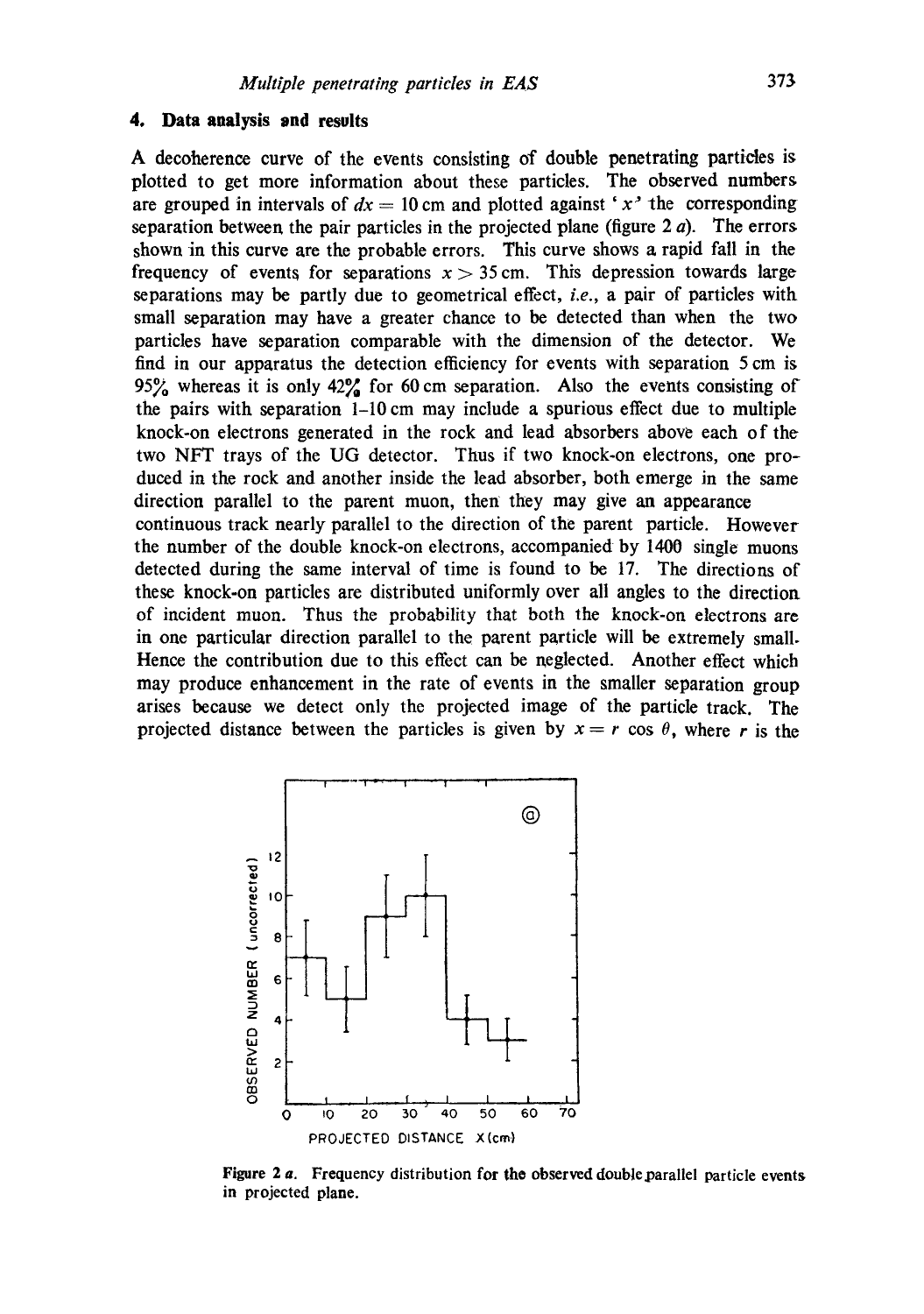true separation between the pair particles and  $x < r$  unless the plane containing the pair is parallel to the projected plane. This effect may also produce a depression in the frequency of the events with larger separations. In order to get the true separations, between the pair particles from their projected image, the probabilities of events with various separation  $r$  up to 100 cm for each projected separation  $x$  have been computed, on the assumption that the particles are randomly distributed over the detector. After taking account of all these effects, the corrected number of events are grouped in 10 cm intervals. The frequency of events at each interval  $dr = 10$  cm, divided by the corresponding area  $2\pi r dr$ , has been plotted against r in figure  $2 b$ . It is found that though this decoherence distribution (figure 2b) is more spread out than that in the projected plane (figure 2 $a$ ), it peaks towards smaller separations. It seems that this distribution can be expressed as an exponential function of the form  $R = Ae^{-r/r_0}$  where R is the rate of events and  $r$  is the true separation between the pairs. The curve fitting is done by applying the method of least square. The linear relation between  $\ln R$  and r which gives a best fit to the observed data is given in figure 3. The values of constants obtained through the least square fit are  $A = (1.258 \pm .32) \times 10^{-2}/\text{cm}^2$ and  $r_0 = (25 \pm 5.5)$  cm. With these values the exponential distribution curve is drawn and shown as the solid line in figure  $2 b$ .

### **5. Discussion**

Krishnaswamy *et al* (1975) have reported the results of their experiment on parallel muons at the underground level of  $754 \text{ hg/cm}^2$  which are recorded without ground Ievel EAS trigger. It is noticeable that their data on double parallel particles



Figure 2 b. Frequency distribution of **the**  observed doubl¢4~rallel particles **events**  after corrections.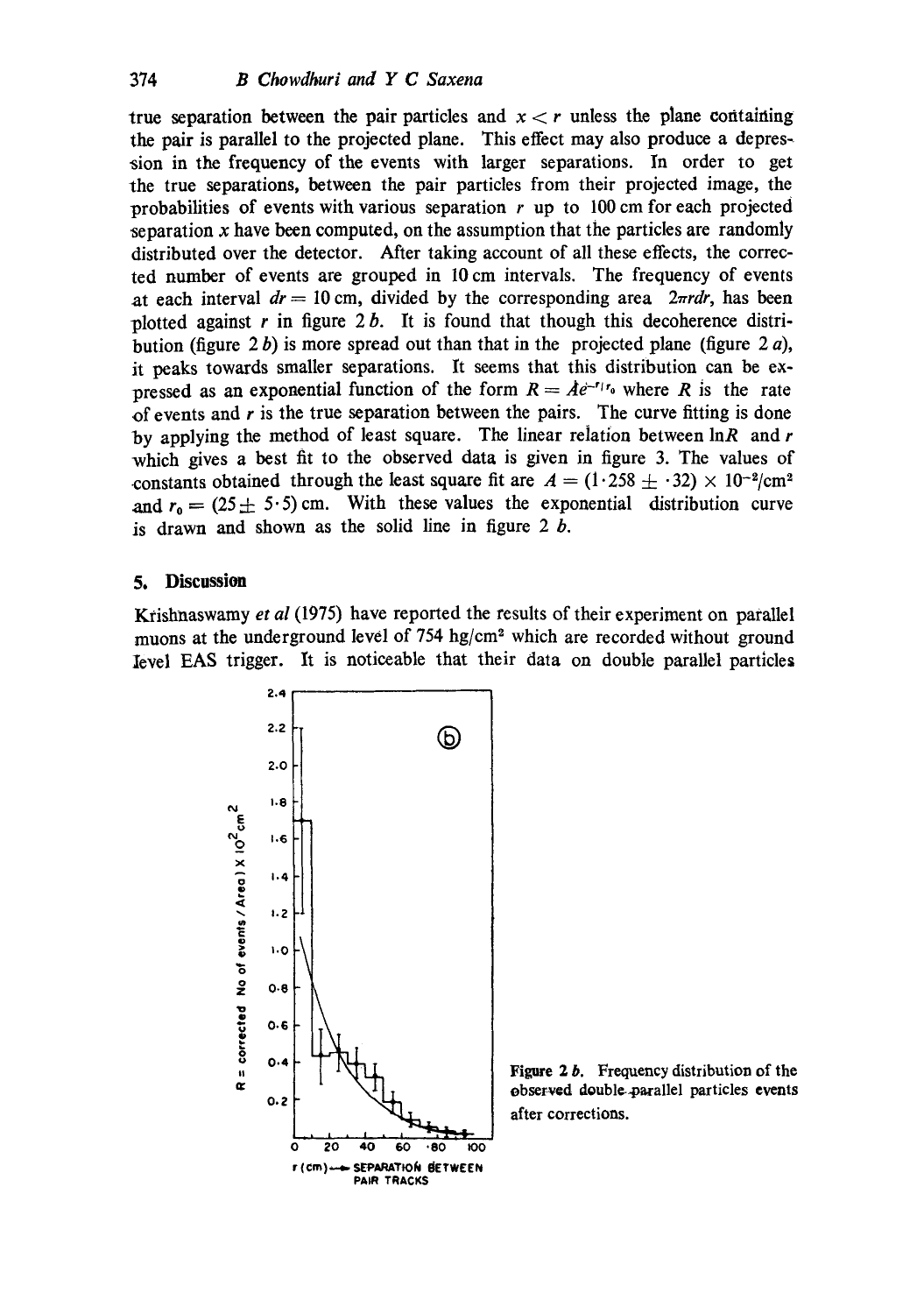

**Figure** 3. Decoherence distribution of double parallel penetrating particles. Rale **of** events (after correction) is plotted on a logarithmic scale on y-axis against the separation between pairs on  $x$ -axis. Solid line is least square fit to the data.

with separation in the range  $0-2$  m also exhibit a sharp fall in intensity up to a separation  $\leq 1.25 \,\mathrm{m}$ ; later there is an increase in the intensity in the range at about  $2 \text{ m}$ . They have also plotted the decoherence relation for the events in the range 1-10 m separation, which could be expressed best by an exponential distribution of the form. A  $\exp(-r/r_0)$  with  $r_0 = (28 \pm 5)$  m. This shows that the distribution for the events with separation larger than 1 m is much broader than what is found in the present experiment for the narrow showers with spread  $< 1$  m, where  $r_0 = 25$  cm. A similar steep distribution for the events with separation of the tracks  $< 1$  m has been reported by Barrett *et al* (1952), from their observations at an underground level of 1600 m.w.e, with G-M counters accompanied by ground level EAS. In their decohcrence curve they obtained two distributions, one very steep for the separation  $< 1$  m and the other was a broad one for the separation  $> 1$  m. The distribution of the parallel muons with separation 1-10 m reported by Krishnaswamy *ei al* (1975) is similar to the broad portion of the decoherence curve of Barrett *et al* (1952). This distribution may be interpreted as the lateral distribution of muons generated in air along with air showers: But the steepness of the decoherence curve for  $r < 1$  m, as found in the present experiment as well as by Barrett *et al* (1952), indicates that these events cannot be produced in air at very high altitude. These particles are, probably, produced locally in the rock, within 3-4 m above the underground apparatus and hence viewed by the detector as particles with narrow separation. In this case it is also possible that one of the particles of the pair may be a muon associated with EAS, and the other a secondary particle produced locally.

Furthermore, we have compared the rate of occurrence of the narrow showers with the result reported by Barrett *et al* (1952). Their observed value for the ratio of narrow pairs involving parallel penetrating particles to single muons is of the order of 2 events per 1000 single muons, whereas our calculated ratio turns out to be of the order of  $(2.7 \pm 1) \times 10^{-2}$ . So the results of these two experiments regarding the rate of occurrences of the narrow showers differ by more than a factor of 10.

However, it may be noted that there is some difference in the experimental condition of these two investigations. In the investigation of Barrett *et al* (1952) the thickness of lead absorber is 50 cm which is more than three times the interaction mean free path of pions in lead. In the present experiment the absorber